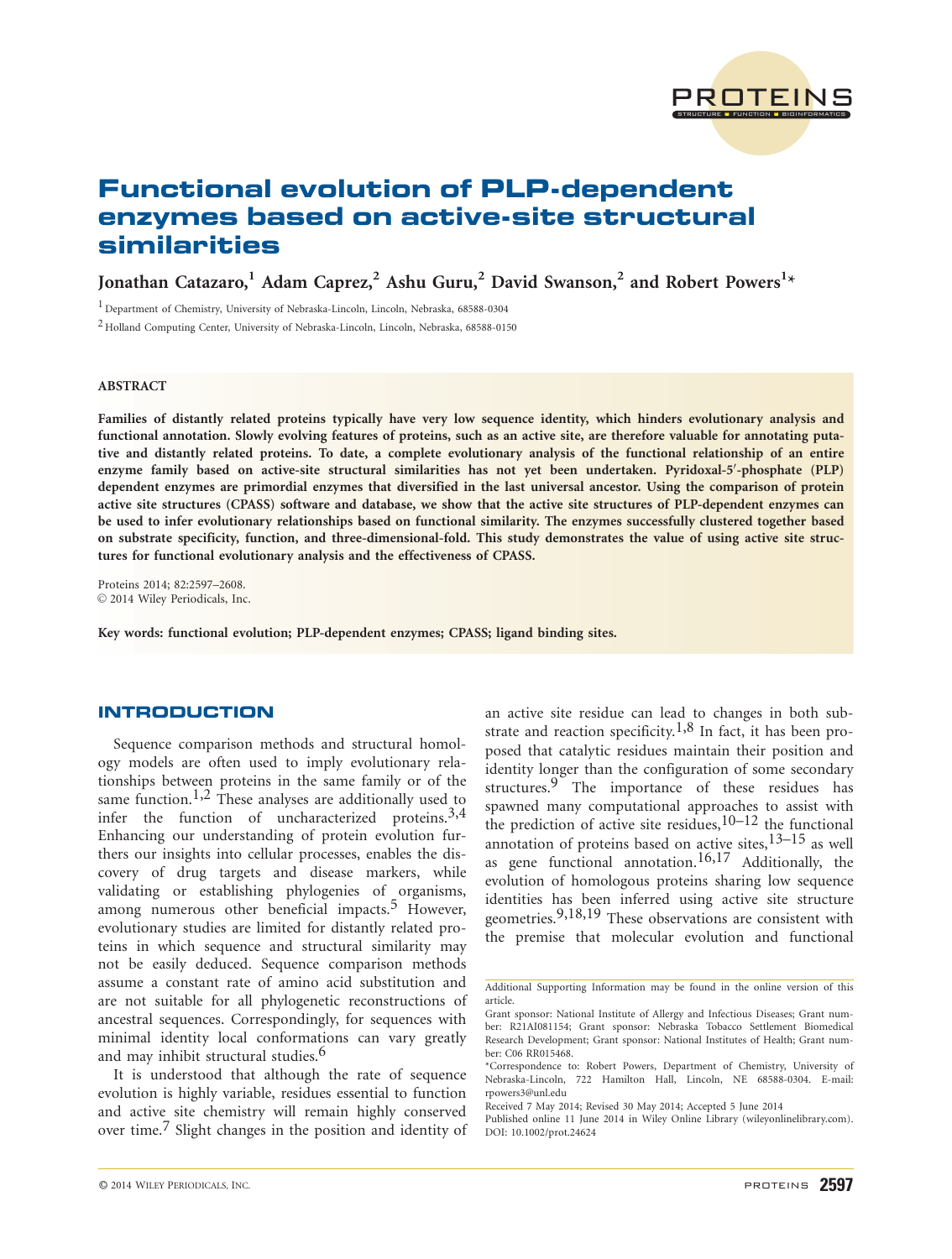evolution proceed through distinct processes. Molecular evolution is driven by random mutational events where maintaining function is paramount.<sup>1,2</sup> Conversely, protein functional evolution requires a new gene through duplication, acquisition or creation that enables protein functional drift while avoiding a negative impact on cell fitness.<sup>20–22</sup> Correspondingly, analyzing functional evolution may require a different approach from the global sequence comparisons routinely used for molecular evolution.<sup>1,2</sup> In this manner, active site structures may be a suitable alternative for inferring an evolutionary relationship based on function.23

Some of the most diverse and versatile classes of enzymes are those that utilize pyridoxal-5'-phosphate (PLP) as a cofactor.<sup>24</sup> These enzymes are found in five of the six classes defined by the enzyme commission (EC) and catalyze a multitude of different reactions.25 The diversity of the reactions can be attributed to the electron sink properties of the cofactor $26$  and the stereochemical restraints in the active site of the enzyme. $27-29$ PLP-dependent enzymes acting on amino acid substrates can be separated into four families of paralogous proteins annotated as fold-types I–IV.<sup>26,30</sup> Interestingly, each of the fold-types are highly promiscuous in terms of function, and multiple examples of convergent evolution have been discovered.<sup>24</sup> These observations have led to the hypothesis that the four lineages of PLPdependent enzymes developed in the last common universal ancestor.

Extensive work has been done with sequence-based methods to establish a phylogenetic relationship among PLP-dependent enzymes.<sup>24,31,32</sup> These studies, however, have been limited to small subgroups due to the low sequence identity within each fold-type and across all PLP-dependent enzymes. Remarkably, the functions of these enzymes are highly dependent on the structure of their active sites. Although these enzymes lend themselves to an evolutionary study based on active site structures, one has not yet been undertaken.

Here, we use a novel method to compare the active site structures of 204 PLP-dependent enzymes from the four different fold-types that are specifically involved in amino acid metabolism. The comparison of protein active site structures (CPASS) software and database was developed to aid in the functional annotation of uncharacterized proteins by comparing ligand defined active sites.<sup>15,33</sup> As a sensitive measure of active site geometry, it was proposed that CPASS could also be used to model families of divergent proteins. In this work, we present the functional evolution of PLP-dependent enzymes based on active site structures. To the authors' knowledge, this is the first study of its kind that models the functional evolution of a superfamily of proteins by active site comparisons, and the first to model all PLPdependent fold-types together on one network. Results were compared to previous studies using both sequence

2598 PROTEINS

and structure-guided methods. We find that the active site comparisons successfully cluster the enzymes based on both function and three-dimensional (3D) fold-type.

# MATERIALS AND METHODS

#### Active site structure comparison

3D structures with ligand-defined active sites were gathered from the Protein Data Bank on May 9, 2014.<sup>34</sup> An all versus all comparison was carried out between the active site structures using the CPASS software. CPASS finds the optimum structural alignment between two active sites by maximizing a scoring function based on structure ( $C\alpha$ ,  $C\beta$  and Ligand RMSD, Solvent accessible surface area) and sequence (BLOSUM62) similarity.<sup>35,36</sup> The scoring function is the summation of an ideal pairing of residues between each of the active sites rather than a summation of all possible pairings. Therefore, it is possible that active site residues remain unpaired during analysis. As the CPASS algorithm is dependent upon the size of the active site query, an asymmetrical similarity matrix was generated from the all versus all comparison. The lower score of the two pairwise comparisons was extracted and converted to a distance by subtracting from 100% similarity. From the resulting distance matrix, only the PLP bound proteins that acted on amino acid substrates were extracted. Redundancies in the PLP-distance matrix were removed. A total of 204 Xray crystal structures and corresponding active sites were analyzed in this study.

## Protein annotation

A total of 204 PLP-dependent proteins were functionally annotated with EC numbers using the UniProt database $37$  and in-house software. Enzymes that did not have an EC number in the UniProt database were assigned manually using the PDB. For enzymes with more than one number or classification, only the first was taken. Species, phylogenetic kingdom, and fold-type annotations were done manually using the PDB and UniProt databases as well as literature sources.

#### Phylogenetic analysis

A phylogenetic network using all of the PLPdependent enzymes was generated with Splitstree4<sup>38</sup> using the Neighbor-Net algorithm.<sup>39</sup> The network represents a deterministic model of the distances obtained from the CPASS algorithm and software. Identification of the four fold-type clusters was accomplished by visual inspection of the network. Each of the clusters is continuous and does not contain enzymes that are not of the same fold-type. Phylogenetic trees were created for each of the fold-types using Dendroscope, <sup>40</sup> CPASS distances, and the Neighbor-Join algorithm. Neighbor joining is an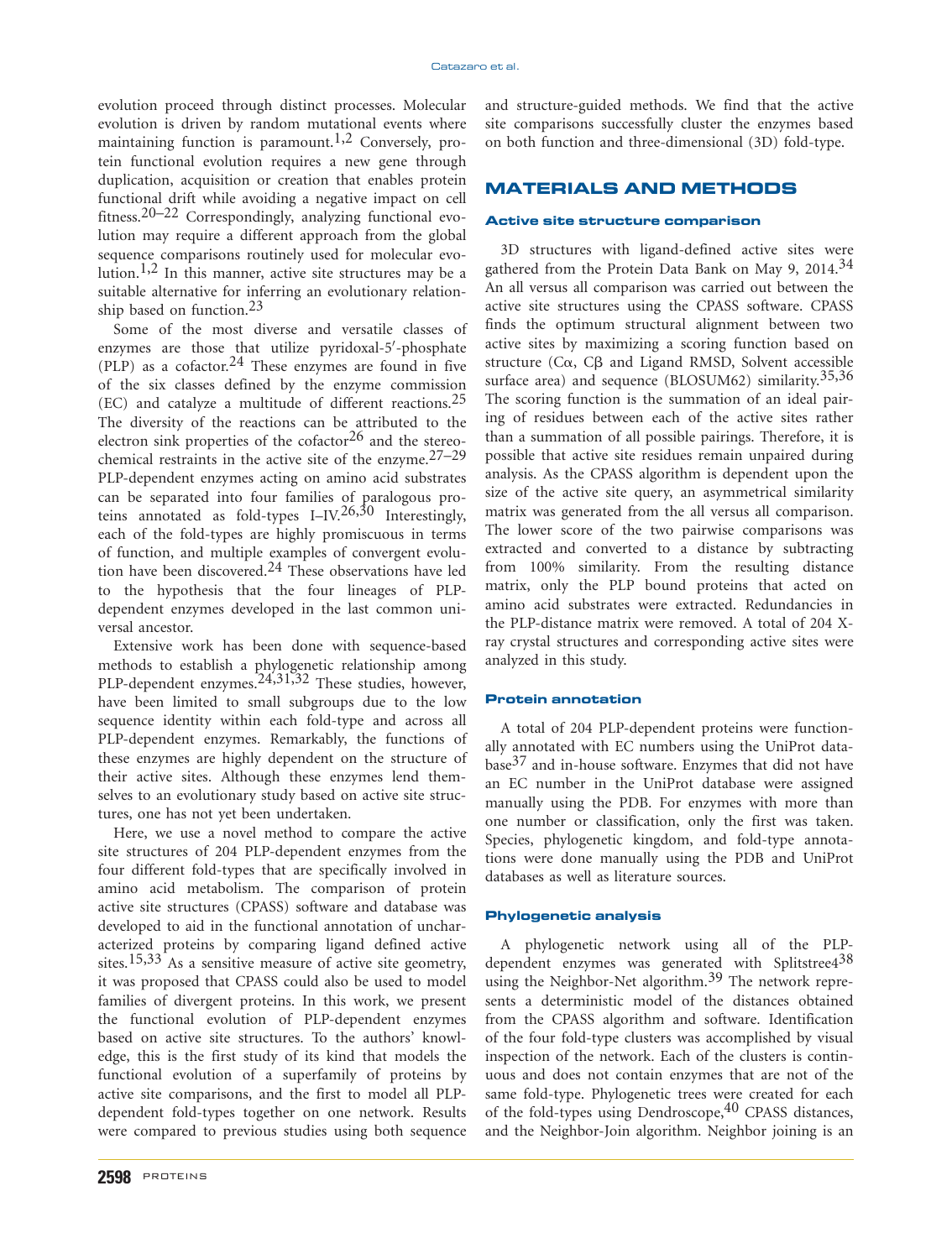agglomerative clustering method in which a tree is built from a distance matrix. Briefly, the two closest taxa in the distance matrix are joined to create a new node. Distances from each of the remaining taxa to the new node are recalculated and the matrix is updated. As this process is repeated, the distance matrix shrinks until only a pair of nodes remains.

#### Sequence identity

The PDB IDs for the 204 PLP-dependent enzymes in this study were submitted to the UniProt database for primary sequence retrieval. The sequences were subsequently submitted to Clustal Omega<sup>41</sup> for multiple sequence alignment (MSA) using the default parameters. The MSA and percent identity matrix were retrieved upon completion and visualized in the R software environment. A histogram was generated with intervals of 0.2 percent identity and represents the entire, non-condensed percent identity matrix. A heat map of the entire matrix was also generated with a white to red gradient corresponding to low and high percent identity. The ordering of the sequences in the heat map corresponds to the ordering in Supporting Information Table SI.

## Structure alignment

The 204 PLP-dependent enzymes were further subjected to an all versus all structural alignment using TMalign.42 Results from the pairwise comparisons were organized into a matrix and were visualized in the R software environment. A histogram was generated with TM-align score intervals of 0.001 and represents the entire symmetrical matrix. Correspondingly, a heat map of the matrix was generated with a white to red gradient representing low and high TM-align scores, respectively. Ordering of the heat map is the same as the sequence identity ordering and follows the order in Supporting Information Table SI.

## Comparison of Type-I transaminase active sites

From the 204 PLP-dependent enzymes in the CPASS dataset, four enzymes were selected to elucidate the active site differences that encode substrate specificity. An acetylornithine (ACO) transaminase (PDB ID: 2ORD), a  $\gamma$ -aminobutyric acid (GABA) transaminase (PDB ID: 1OHW), an aspartate (Asp) transaminase (PDB ID: 1ARG), and a tyrosine (Tyr) transaminase (PDB ID: 3DYD) were selected from functional clusters 1, 1, 4b, and 4a, respectively. Active site residues for each of the enzymes were selected based on their proximity to the PLP ligand  $(6 \text{ Å})$  as defined by CPASS. Active sites were overlaid in Chimera<sup>43</sup> and visually inspected for the changes resulting in different substrate specificity. Additional transaminases with the same function as the four in question were subjected to individual MSAs in Clustal Omega. The additional enzymes were manually selected from the PDB and were not present in our original dataset because a bound ligand was not present in the structure.

# RESULTS

#### Phylogenetic network analysis

Phylogenetic analyses were carried out on 204 PLPdependent enzymes with bound cofactor (Supporting Information Table SI) from each of the four fold-types previously defined in the literature.26 It is well known that each of the fold-types originated from separate evolutionary lineages. Using sequence-based phylogenetic methods,  $24$  each of the lineages has been visualized with a molecular evolutionary tree structure. However, due to their low sequence identity visualizing all of the foldtypes together has not yet been accomplished. Using active site similarity comparisons, it is possible to display all of the PLP-dependent enzymes in one phylogenetic network that demonstrates an evolutionary relationship based on function (Fig. 1). Type-I enzymes make up the largest portion of the PLP enzymes and encompasses most of the enzymes that act at the  $C\alpha$  position of the substrate. Type-II enzymes catalyze reactions at the  $C\alpha$ and  $C\beta$  positions and contain fewer members compared to Type-I. The final two folds, Types III, and IV, have the fewest members of PLP-dependent enzymes. The function-based phylogenetic network suggests that each of the fold-types originated from an independent lineage. The main branches of the network all spawn from the center, indicating a universal organism contained ancestral enzymes for each of the fold-types. Also, evident are clear separations within each of the groups that form function-specific clusters (numbered 1–13). The functional network also highlights the advantages of using an enzyme's active site to elucidate an evolutionary relationship. Each of the PLP-dependent fold-types has a defined active site geometry, and within each type, each function-specific cluster has a unique variation in the active-site geometry. However, the functional network only gives a general overview of the relatedness between each of the functions in the fold-types and between the fold-types. To make valid inferences of functional evolutions, further analysis is still necessary.

#### Phylogenetic analysis of Type-I enzymes

Active site similarity scores from the enzymes in the Type-I fold-type were analyzed in detail to find a phylogenetic relationship among functional clusters 1–7 (Fig. 2). The dominating function of fold-type I involves transaminase activity (EC 2.6.1), which is found in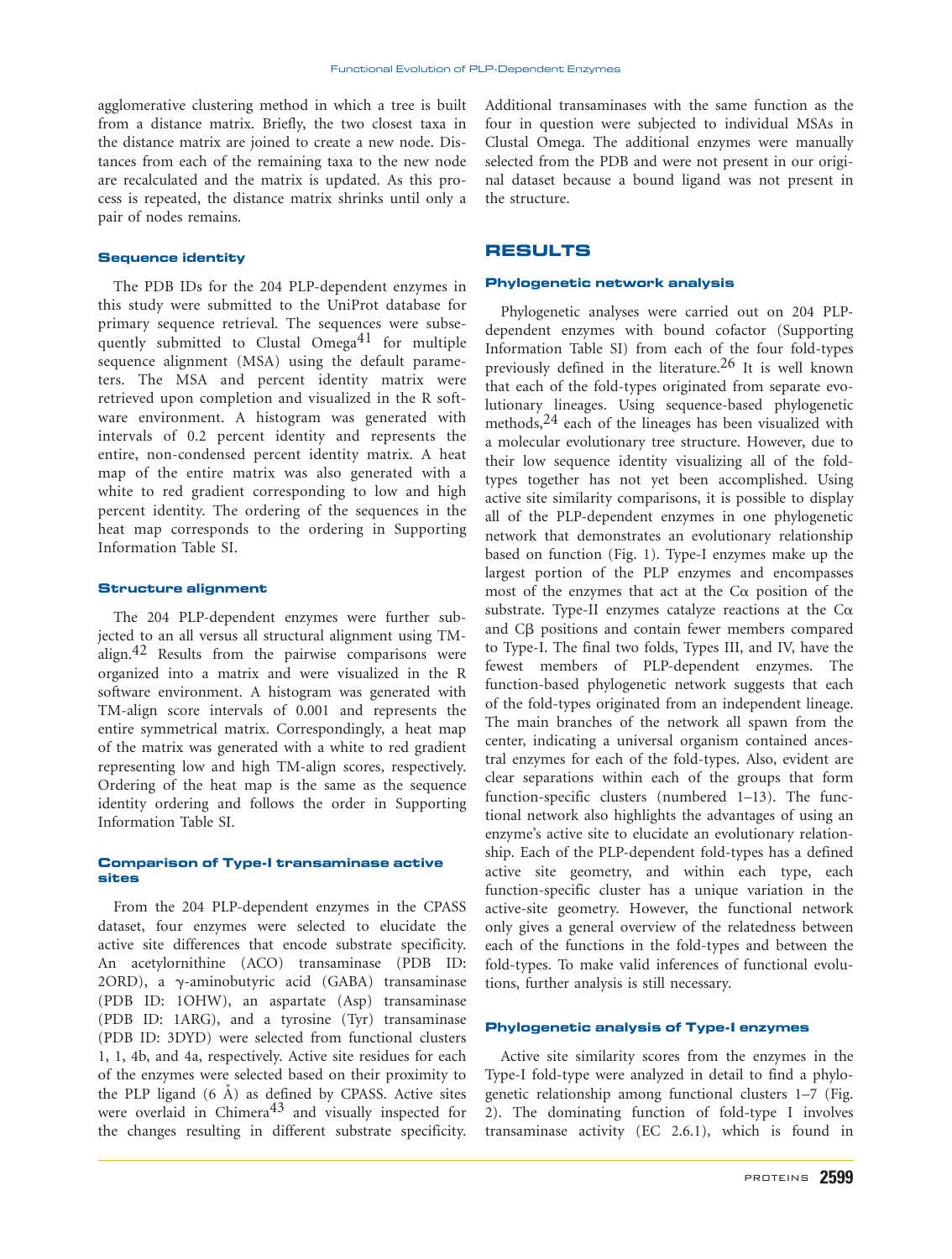

Active site network analysis of PLP-dependent enzymes. A phylogenetic network analysis of 204 PLP-dependent enzymes with ligand defined active sites in the PDB. The red, yellow, green, and blue colored regions and protein structures correspond to fold-types I, II, III, and IV, respectively. Individual clusters found within each of the folds represent groups of function specific enzymes and are numbered 1–13. The network was generated using CPASS similarity scores and the Neighbor-Net method.

clusters 1, 2, 4, and 7. Clusters 3, 5, and 6 are primarily comprised of carbon-sulfur lyases (EC 4.4.1), decarboxylases (EC 4.1.1), and glycine hydroxymethyltransferases (EC 2.1.2.1), respectively. Although clusters 1, 2, 4, and 7 share a broad transaminase activity, these clusters are punctuated in the phylogenetic tree by the remaining functional clusters. This observation suggests multiple Type-I enzymes existed in a common ancestor with specialized function. Conversely, a continuous grouping of all the transaminases would have implied the existence of a single transaminase with broad substrate specificity. Previous studies have recognized similar divisions within the Type-I fold using sequence homology methods and structural alignment tools; and came to the same conclusion.44–46 The punctuation in the active site similarity tree highlights the sensitivity of CPASS for comparing residues and geometries of active sites; and supports its use as a phylogenetic tool.

There are multiple examples of bacterial and eukaryotic species with homologous enzymes within the Type-I functional clusters (Supporting Information Table SI). A

general idea of the extent of enzyme divergence from a universal ancestor can be elucidated based on how these homologous enzymes group within the Type-I functional clusters. In cluster 3, the methionine gamma-lyases (EC 4.4.1.11) belonging to eukaryotic T. vaginalis and bacterial P. putida were found to be closely related. Directly following in the phylogentic tree are the cystathionine gamma-lyases (EC 4.4.1.1) for both eukaryotes and bacteria. This indicates that a methionine gamma-lyase and a cystathionine gamma-lyase existed in a universal ancestor. Similar examples are also found in clusters 2, 6, and 7 for phosphoserine transaminases (EC 2.6.1.52), kynureninases (EC 3.7.1.3) and glycine hydroxymethyltransferases (EC 2.1.2.1), respectively.

Asp transaminases are present in both clusters 4a and 4b, but a clear separation between these two clusters is apparent in the phylogenetic tree shown in Figure 1. This is due to the fact that eukaryotic Asp transaminases are only found in cluster 4b, while bacterial Asp transaminases are found in both clusters 4a and 4b. The eukaryotic enzymes in cluster 4a are comprised of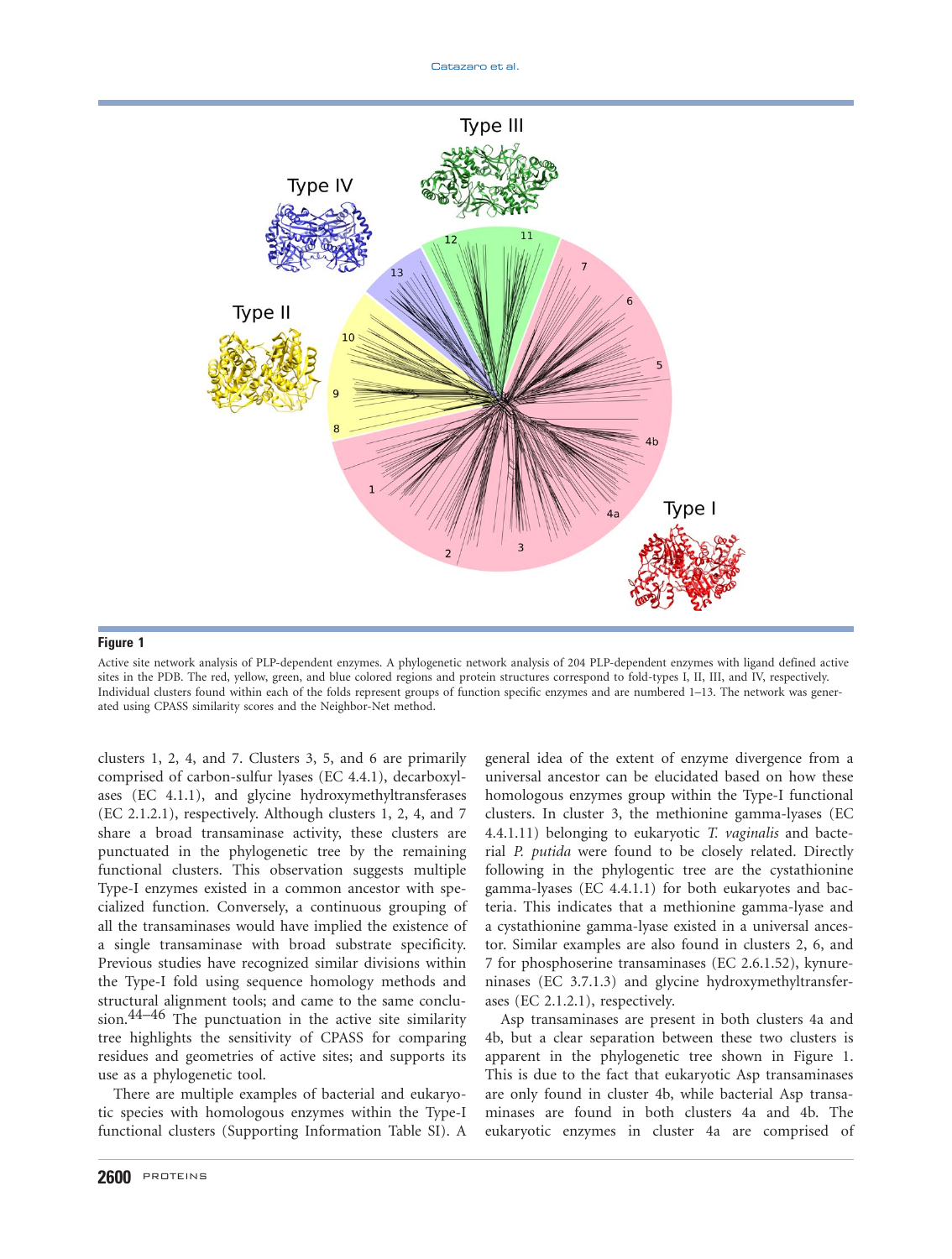

Type-I PLP-dependent enzyme phylogenetic analysis. The phylogenetic tree of PLP-dependent enzymes belonging to the Type-I fold. Each leaf of the tree is annotated with PDB ID, EC number and species. Branch lengths represent the evolutionary distance between enzymes based on active site structure comparisons. Functional clusters 1–7 correspond to the numbers in the network analysis of all PLP-dependent enzymes (Fig. 1). The tree was constructed using CPASS similarity scores and the Neighbor-Join algorithm.

carboxylate synthases (EC 4.4.1) from the kingdom Plantae, and Tyr and alanine transaminases (EC 2.6.1.5 and 2.6.1.2) from the kingdom Animalia. This finding does not support the idea that all Type-I enzymes became highly specialized in the last universal ancestor. Instead, our results suggest that a promiscuous Asp transaminase was passed on to emergent species and, through subsequent speciation and gene duplication events, the enzymes in clusters 4a and 4b became more functionally specialized and more substrate specific.

## Phylogenetic analysis of Type-II enzymes

A detailed phylogenetic analysis was also carried out on the Type-II PLP-dependent enzymes using CPASS similarity scores and the Neighbor-Join algorithm [Fig. 3(a)]. Three functional clusters based on active site similarity were identified for this fold-type and are labeled as clusters 8, 9, and 10. Enzymes catalyzing deaminase reactions on 1-aminocyclopropane-1-carboxylate (EC 3.5.99.7) are found exclusively in cluster 8. These enzymes belong to species in archaeal and eukaryal domains indicating that their function was specialized in a common ancestor. The same observation was made for the enzymes in cluster 10. Threonine synthase (EC 4.2.3.1), tryptophan synthase (EC 4.2.1.20), and serine dehydratase/threonine deaminase (EC 4.3.1.17/4.3.1.19) enzymes from archaeal, bacterial, and eukaryal species cluster by function rather than by domain. Cluster 9 contains cysteine synthases (EC 2.5.1.47) from the bacterial, archaeal, and eukaryal domains and cystathionine  $\beta$ synthases (EC 4.2.1.22) from the eukaryal domain. The clustering of the cysteine synthases by function rather than by domain once again indicates specialization in a common ancestor; however, an insufficient number of  $cystationine$   $\beta$ -synthases are represented in the dataset to elucidate its functional evolution.

#### Phylogenetic analysis of Type-III enzymes

Phylogenetic analysis was also undertaken to explain the emergence of enzymes belonging to the Type-III fold-type [Fig. 3(b)]. Clusters 11 and 12 were found to be discernibly different from one another in the phylogenetic network (Fig. 1) and, correspondingly, separate from one another on the phylogenetic tree created with the Neighbor-Join algorithm. Alanine racemases (EC 5.1.1.1) exclusively populate functional cluster 12; whereas, functional cluster 11 is made up of three comparable decarboxylases. Unlike most of the enzymes in fold-types I and II, it does not appear the Type-III enzymes specialized in the last common ancestor. In our dataset, diaminopimelate decarboxylases (DAPDC, EC 4.1.1.20) and arginine decarboxylases (ADC, EC 4.1.1.19) from bacterial and archaeal species are present while ornithine decarboxylases (OCD, EC 4.1.1.17) appear only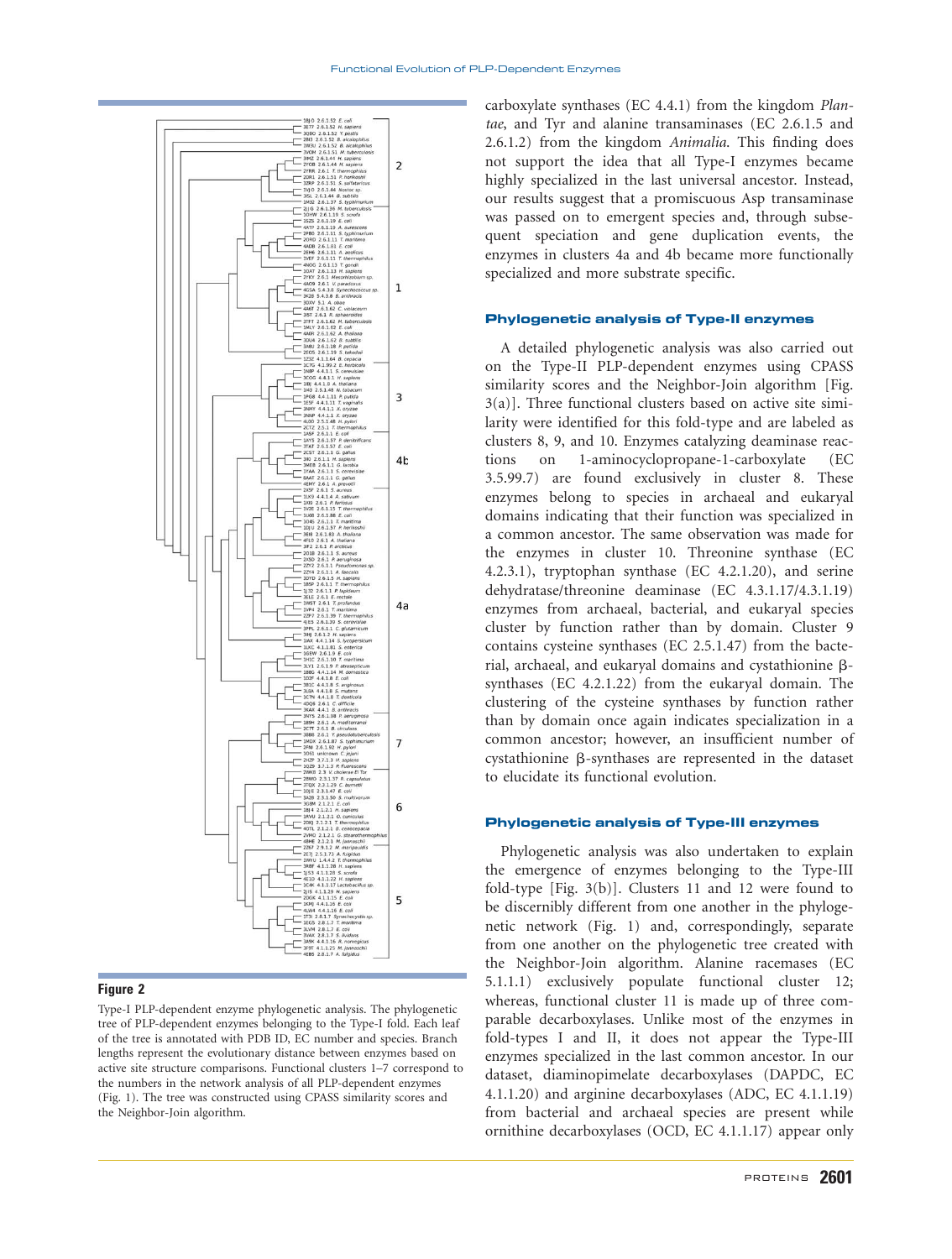

Types-II, -III, and -IV PLP-dependent enzyme phylogenetic analysis. Phylogenetic reconstructions of PLP-dependent enzymes from Types-II (A), -III (B), and -IV (C) folds were built using CPASS similarity scores and the Neighbor-Join algorithm. Enzymes are labeled with their PDB ID, an EC number and organism. Tree branch lengths correspond to the evolutionary distance between the active sites of the enzymes. Numbers 8–13 represent the functional clusters found in the network analysis (Fig. 1).

from eukaryal species. However, function specific clustering of the enzymes in cluster 11 is not observed. It is likely that a decarboxylase with a very generic active site existed in a common ancestor due to the kingdom specific characteristics of the current enzymes.<sup>47,48</sup> Additionally, ODCs for bacterial species can be found in functional cluster 5 of the Type-I enzymes. This example of convergent evolution further supports the idea of a broad-based decarboxylase belonging to the Type-III fold. A viral ADC (PDB ID: 2NV9) is also present within functional cluster 11, but does not cluster with the bacterial ADCs. It was previously hypothesized that this enzyme was acquired from a bacterial OCD and subsequently mutated toward arginine specificity.<sup>49</sup> CPASS analysis supports this proposal as the enzyme clusters with eukaryal ODCs and a bacterial DAPDC instead of the bacterial ADCs. Specifically, this finding represents an example of convergent evolution within the Type-III fold.

## Phylogenetic analysis of Type-IV enzymes

Type-IV enzymes occupy the smallest portion of all PLP-dependent enzymes and form only one functional cluster [Fig. 3(c)]. Cluster 13 contains aminodeoxychorismate lyases (EC 4.1.3.38), branched chain amino acid transaminases (EC 2.6.1.42) and a D-amino acid transaminase (EC 2.6.1.21). Similar to the other three foldtypes, the function specific enzymes in this family group together. However, because there is only one D-amino acid transaminase represented in the dataset, the enzyme is grouped with the branched chain amino acid transa-

2602 PROTEINS

minases. Interestingly, D-amino acid transaminases share similar active site characteristics with the Type-I transaminases.<sup>50</sup> The geometry and residue identity is different enough, however, to distinguish between Types I and IV enzymes without having to look at the 3D structure.

### Sequence identity and structural similarity

A heat map and corresponding histogram was generated from a MSA of the 204 PLP-dependent enzymes [Fig. 4(a,b)]. Values above 20% identity belong to selfcomparisons and comparisons of closely related homologous enzymes within the same organism. This can be seen visually as the diagonal line in the corresponding heat map. As expected, the histogram shows that the majority of the pairwise comparisons are well-below 20% sequence identity. This is consistent with prior observations that PLP-dependent enzymes have very low sequence identity.<sup>24,31,32</sup> Importantly, establishing a protein function based solely on sequence homology significantly decreases in reliability as sequence identity falls below 50%.<sup>51</sup> Presumably, a similar high level of uncertainty in establishing a functional evolutionary relationship would occur for proteins with sequence identity well-below 20%.

The 3D structures of PLP-dependent enzymes were also analyzed to ascertain the reliability of using structures of distantly related proteins to generate a functional evolutionary model. Figure 5(a,b) illustrates the resulting histogram and heat map of the pairwise structural alignments of the 204 PLP-dependent enzymes. The histogram shows a bimodal distribution of TM-align scores.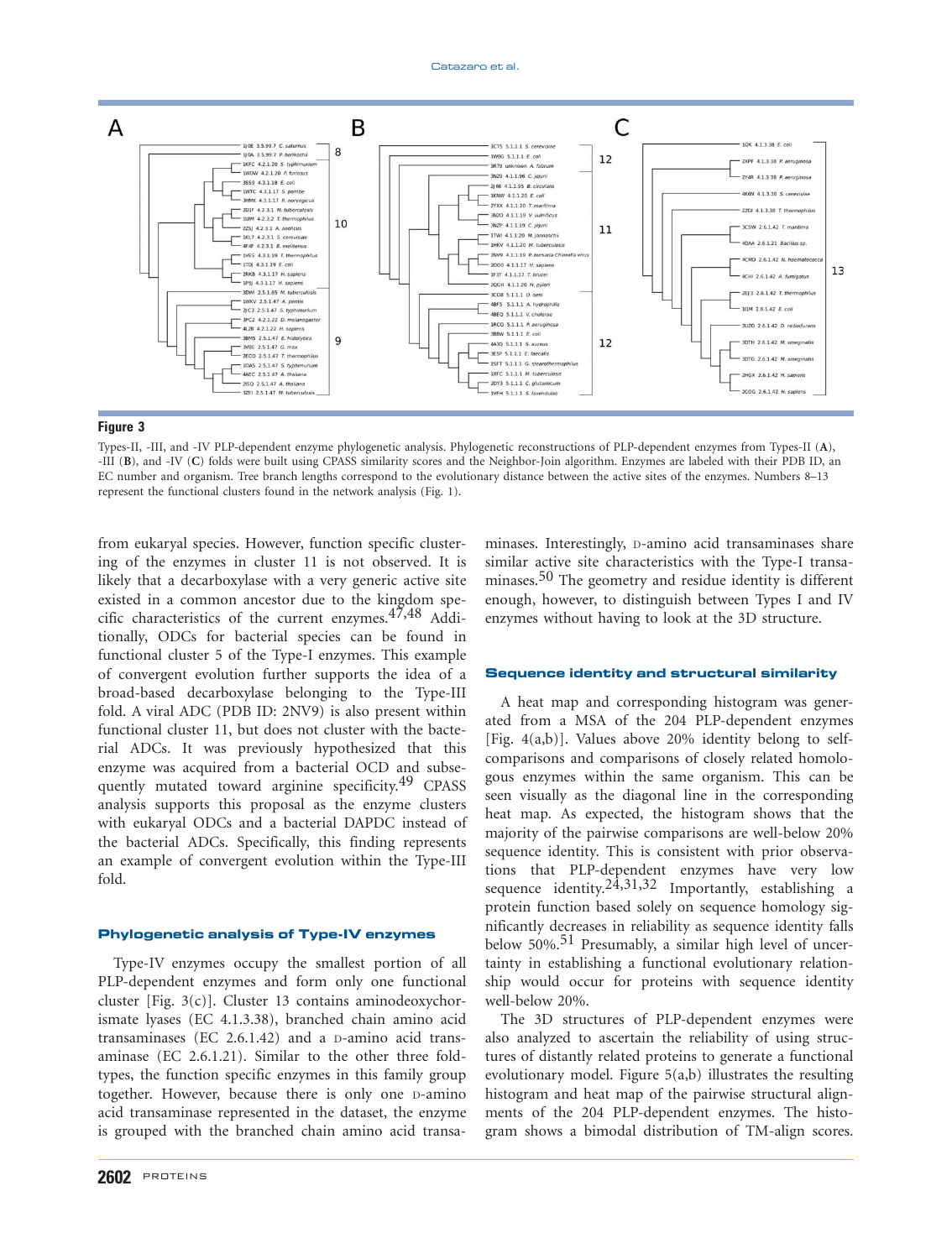

Sequence identity histogram and heat map. (A) A histogram of the percent similarity matrix representing 204 PLP-dependent protein sequences. The entire similarity matrix was analyzed in 0.2% intervals to generate the plot. (B) A heat map of the percent similarity matrix used in (A). The white to red coloring of the heat map corresponds to the percent similarity and color gradient in (A). The order of the sequences is the same as in Supporting Information Table SI and the associated network map is illustrated in Supporting Information Figure S1. [Color figure can be viewed in the online issue, which is available at [wileyonlinelibrary.com.](http://wileyonlinelibrary.com)]

TM-align scores greater than 0.5 are consistent with two proteins sharing the same CATH or SCOP fold. Correspondingly, the  $\sim 0.6$  TM-align scores occur for PLPdependent enzymes within the same fold-type. Conversely, the lower TM-align scores result from comparisons between fold-types. The associated heat map of TM-align scores clarifies this point; high TM-align scores are clustered by fold-type. Although structural alignments are able to separate the fold-types and determine proper PLP-dependent enzyme membership within a fold-type, the global structural information is not sensitive enough to cluster the PLP-dependent enzymes based on function. In essence, the global structural similarity between enzymes within a fold-type overwhelms any subtle differences related to functional divergence. Similarly, the large structural differences between fold-types negate any local similarities that may be present due to a common functional ancestor.

## Comparison of Type-I transaminase active sites

The evolutionary network based on active-site similarity depicted in Figure 1 identified ACO transaminase (EC 2.6.1.11, PDB ID: 2ORD) and a GABA transaminase (EC 2.6.1.19, PDB ID: 1OHW) as nearest neighbors in



#### Figure 5

Structural alignment histogram and heat map. (A) A histogram of the pairwise TM-align scores for the 204 PLP-dependent proteins in the dataset. The entire symmetrical score matrix was evaluated in 0.002 intervals to produce the plot. (B) A heat map of the corresponding TM-align score matrix used in (A). The white to red coloring scheme of the heat map corresponds to the score and gradient in the respective histogram. The order of the sequences is the same as in Supporting Information Table SI and the associated network map is illustrated in Supporting Information Figure S2. [Color figure can be viewed in the online issue, which is available at [wileyonlinelibrary.com](http://wileyonlinelibrary.com).]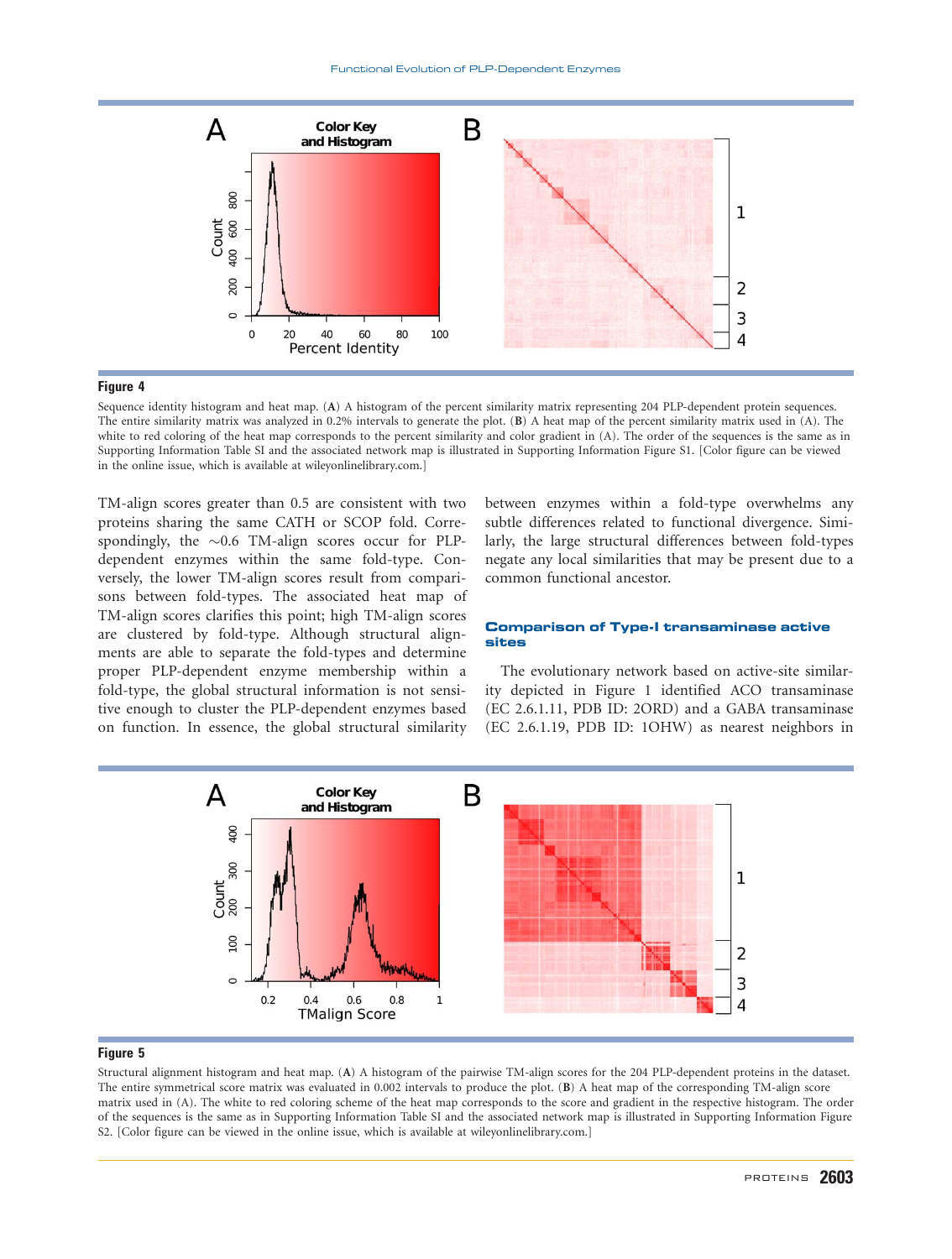

Side by side alignment of ACO, GABA, Asp, and Tyr transaminase active sites. (A) The active site of 2ORD, an ACO transaminase. Circled in red is the threonine residue that stabilizes the substrate (not shown) in the active site. (B) The active site of 1OHW, a GABA transaminase. The red circle indicates the position of the asparagine residue relative to the position of the threonine residue from (A). (C) The active site of 3DYD, a Tyr transaminase. Indicated in the red triangle is the conserved Tyr residue relative to the position of the asparagine residue in (D). (D) The active site structure of 1ARG, an Asp transaminase. The red box indicates the addition of a Tyr residue in the active site relative to the GABA transaminase active site in (B). [Color figure can be viewed in the online issue, which is available at [wileyonlinelibrary.com.](http://wileyonlinelibrary.com)]

the network. Both enzymes correspond to fold-type I and are located in cluster 1, but the enzymes have different EC numbers and substrate specificity. Thus, the active sites were compared to reveal structural change(s) that contribute to the different substrate specificities that led to a functional divergence [Fig.  $6(a,b)$ ]. The goal was to further explore the validity of the phylogenetic network based on CPASS similarity scores to provide insights on the pathway of functional evolution. Further pairwise comparisons were also made with enzymes from functional clusters 4a and 4b to show a progressive, stepwise transition of one active site structure to the next. An Asp transaminase belonging to functional cluster 4b (EC 2.6.1.1, PDB ID: 1ARG) was overlaid with the GABA transaminase to show the active site structural change between functional clusters [Fig. 6(b,d)]. The final comparison between the Asp transaminase and a Tyr transaminase (EC 2.6.1.5, PDB ID: 3DYD) was undertaken to show the active site differences between functional clusters 4b and 4a as well as the structural changes necessary to accommodate the larger substrate [Fig. 6(c,d)].

# **DISCUSSION**

Sequence and structural homology models are typically used to infer descent from a common ancestor—molecular evolution. Many examples of protein evolution have been constructed based solely on sequence information. The advent of computational algorithms based on probability theory has provided a powerful means for inferring sequence homology and evolutionary relationships.<sup>52,53</sup> However, these methods encounter difficulties when dealing with very divergent sequences. At low sequence identity, the incorporation of gaps for a suitable alignment may produce results that are not genuine.<sup>54</sup> The spatial arrangement of local structures begins to define the function of a protein and represents an important, but distinct, evolutionary signal—functional evolution.<sup>23</sup> Several methods have been developed that use structural templates to help guide and ultimately improve the alignment of divergent sequences.55,56 Conversely, when both sequence and structure are divergent these methods become less reliable.<sup>51</sup> Critically, while molecular evolution and functional evolution are related, they proceed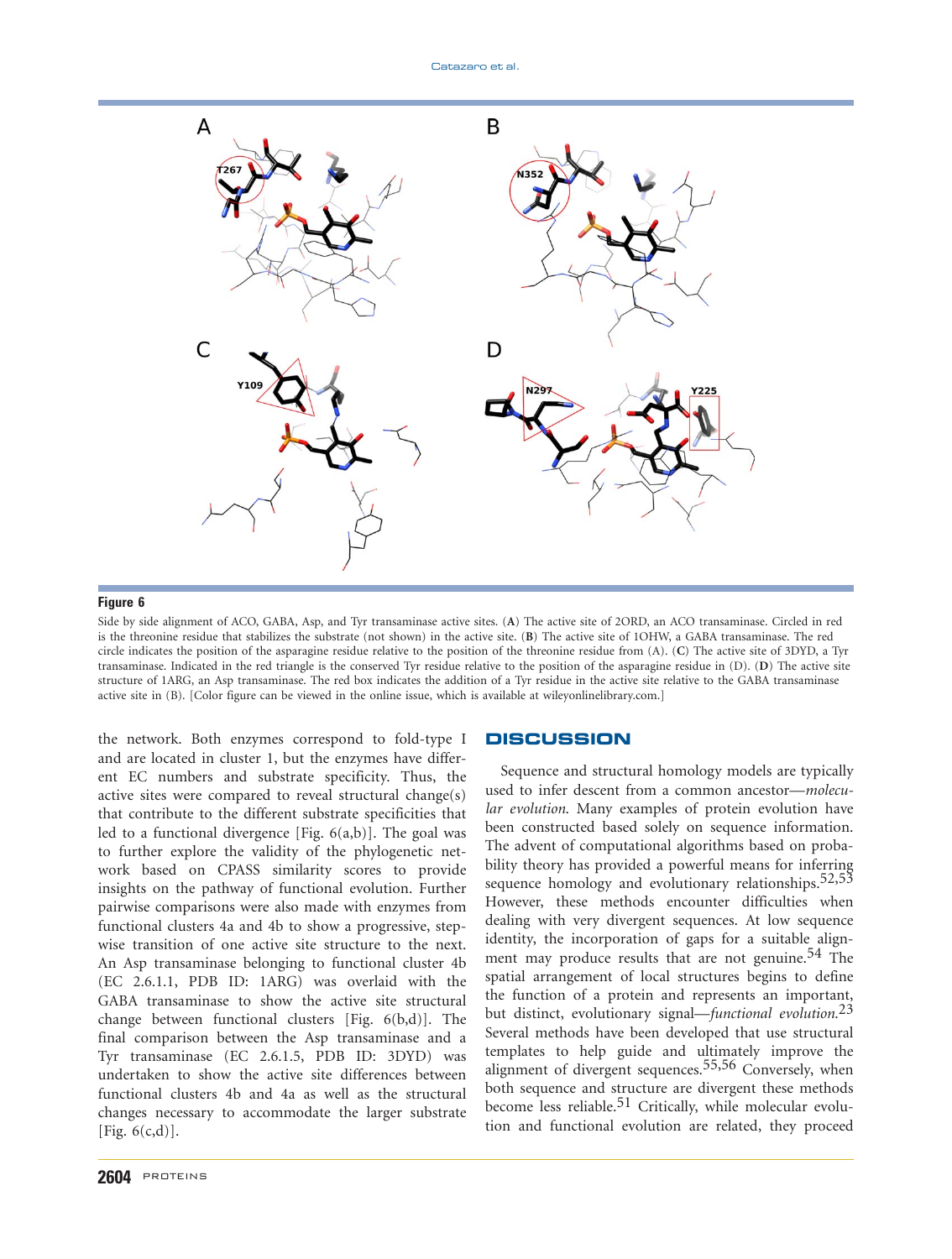through distinctly different mechanisms.<sup>1,2,20</sup> Correspondingly, different approaches are needed to measure the evolution of homologous proteins across multiple species compared to investigating the evolutionary relationship of various protein functions. Thus, instead of applying global sequence similarities to infer an evolutionary relationship between distantly related proteins, investigating functional evolution requires a targeted approach by analyzing the sequence and structural characteristics of functional epitopes or protein active-sites.

The CPASS software and database was initially designed to functionally annotate novel proteins based on ligand defined active site structures and to act as a complement to drug discovery programs.15,33 CPASS finds the optimal sequence and structural alignment between two active sites, exclusive of sequence connectivity, and returns a similarity score. It was found that CPASS could effectively group and annotate proteins that bound the same ligand based on specific function.<sup>15</sup> Further analysis of the results led to the hypothesis that CPASS may also infer an evolutionary relationship based on function since active site structure and geometry is primarily functionally dependent. CPASS does, however, have an inherent disadvantage since it requires a 3D structure of the enzyme with a bound ligand.

PLP-dependent enzymes encompass a broad-range of catalytic functions and represent a significant percentage of an organism's genome.57 Correspondingly, PLPdependent enzymes are a common target for investigating protein evolution.24,31,32 Complicating these analyses is the fact that PLP-dependent enzymes suffer from low sequence identity within and between the four different fold-types.<sup>45,58</sup> For these very distantly related proteins, any sequence similarity that still remains will only be found in the regions of the proteins that evolve at a significantly slower rate (functionally important) rather than over the entire sequence length. The incorporation of additional sequence information, which is not associated with these functionally conserved regions, is likely to negatively impact a global analysis. Instead, CPASS presents an alternative approach to investigate the functional evolution of PLP-dependent enzymes by restricting the analysis to the conserved, functionally relevant active-site sequence and structure. A total of 204 PLPdependent enzymes had a structure deposited in the RCSB PDB<sup>34</sup> that contained a bound PLP and could be used for a CPASS analysis of functional evolution.

The results from the CPASS analysis of the PLPdependent enzymes agree with previous findings that the enzymes developed from four different fold-types in the last universal ancestor (Fig. 1). CPASS further clustered the enzymes together by specific function within each of the four fold-types. Again, this is consistent with the existing functional annotation for the PLP-dependent enzymes. It is critical to point out that the CPASS analysis did not utilize the fold-type classification or the available functional annotation to generate the phylogenetic network depicted in Figure 1. The network was generated strictly based on the CPASS active-site similarity scores. The fold-type classification and functional cluster labels were simply added to the network after the fact. Correspondingly, these results demonstrate the reliability of using enzyme active sites for comparing distantly related proteins to infer an evolutionary and functional relationship. Conversely, it was not possible to generate a similar function-based network for PLP-dependent enzymes for the four fold-types using either global sequence or structure similarity. A network generated from sequence alignment data results in an essentially random, nonsensical map because of the extremely low sequence alignment within and between the fold-types (Supporting Information Fig. S1). Similarly, a network generated from structure homology data groups the PLP-dependent enzymes into the four fold-types, which of course is not surprising since the fold types were defined by structure homology (Supporting Information Fig. S2). But, any further refinement into functional clusters or any association between the four fold-types is, again, essentially random and irrelevant.

To maintain function, the active site of a protein remains highly conserved. Similarly, as the function of an enzyme evolves to accommodate a different substrate or catalyze a different reaction, only subtle changes in the geometry of the active-site or moderate sequence substitutions, deletions or insertions are necessary. These active site changes are likely to occur in a slow and step-wise process utilizing the same mechanisms that drive overall molecular evolution. Maintaining an active-site change will depend on how the new (if any) enzymatic activity is contributing to cell fitness. In essence, a sequential path from one active-site to another is expected where the observed sequence and structural changes directly contribute to the functional differences between the enzymes. This is exactly what was observed in the CPASS derived phylogenetic network. Nearest neighbors identifies subtle differences in active site sequences and structures that occur as the enzymatic activity and substrate specificity diverges. In effect, these changes identify an evolutionary path for the divergence of enzyme function. As an example, ACO transaminase, GABA transaminase, L-Tyr transaminase, and Asp transaminase are fold-type I enzymes belonging to clusters 1, 1, 4a, and 4b, respectively, in our CPASS-based network (Figs. 1 and 2).

A direct comparison between the ACO and GABA transaminase active site structures identified a single amino acid substitution from a threonine to an asparagine, respectively, at the entrance to the active site [Fig. 6(a,b)]. An MSA of several ACO transaminase enzymes further verifies that a serine/threonine is conserved at this position [Fig.  $7(a)$ ]. The serine/threonine is most likely necessary to stabilize the larger ACO ligand through the formation of additional hydrogen bonds.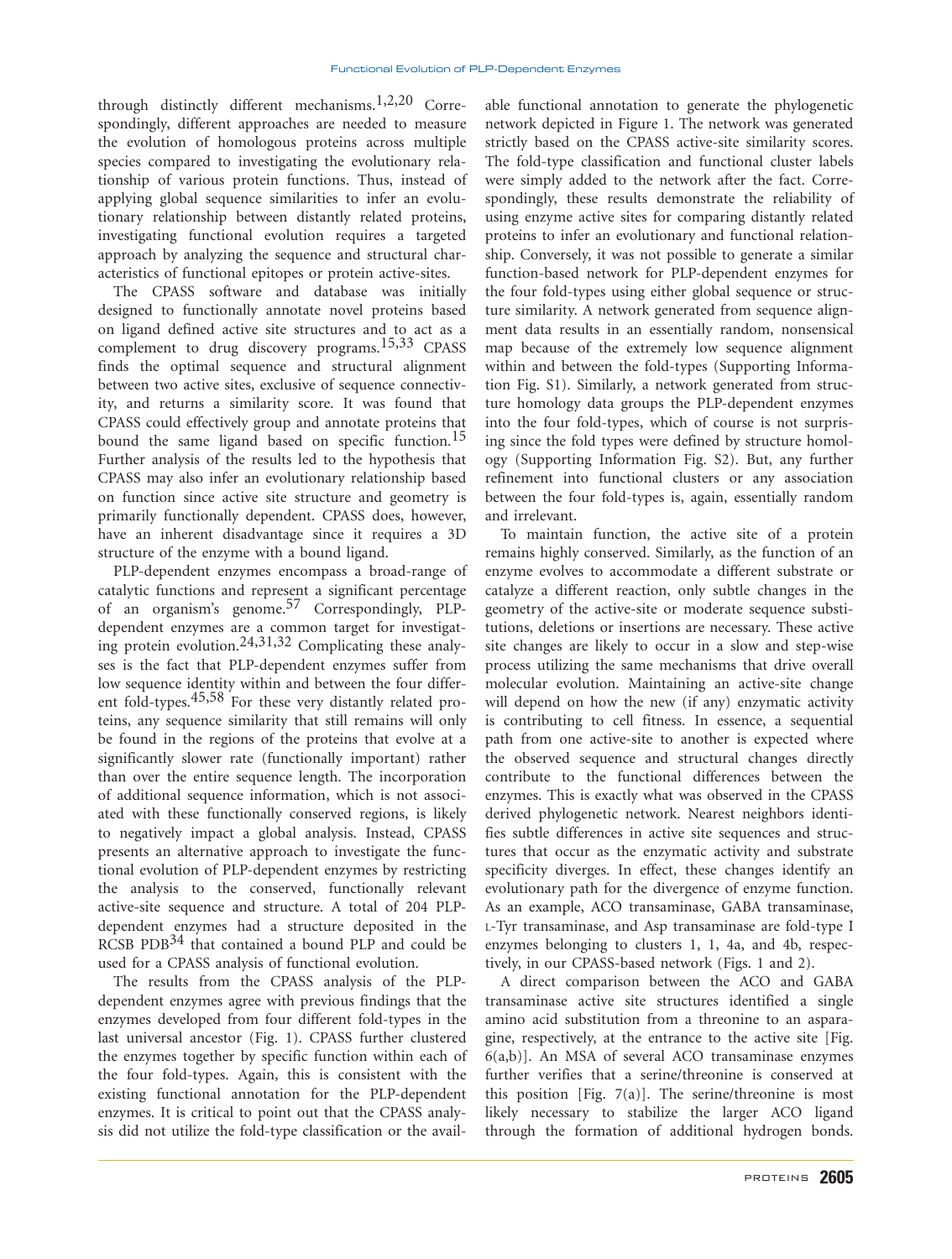|   | 249        | ILTLAKA-LGGGV-PLGAAVMREEV-ARSMPKGGHGTTFGGNPLAMAAGV                                                              | 295        | 1WKG         |
|---|------------|-----------------------------------------------------------------------------------------------------------------|------------|--------------|
|   | 241        | IMTSAKA-LGCGL-SVGAFVINQKVASNSLEAGDHG <mark>S</mark> TYGGNPLVCAGVN                                               | 288        | 3NX3         |
|   | 235        | VLTTAKG-LGGGV-PIGAVIVNE-R-ANVLEPGDHGTTFGGNPLACRAGV                                                              | 280        | 20RD         |
|   | 250        | ILTSAKA-LGGGF-PVSAMLTTQEI-ASAFHVGSHG <mark>S</mark> TYGGNPLACAVAG                                               | 296        | 2PB0         |
|   | 237        | VIALAKG-LGGGV-PIGAILAREEV-AQSFTPGSHG <mark>S</mark> TFGGNPLACRAGT                                               | 283        | 2EH6         |
| B | 287        | LIVTAKG-IAGGL-PLSAVTGRAEI-MDGPQSGGLGGTYGGNPLACAAAL                                                              | 333        | 308N         |
|   | 290        | IITMAKG-IAGGL-PLSAITGRADL-LDAVHPGGLGGTYGGNPVACAAAL                                                              | 336        | 4ATP         |
|   | 276        | VITLAKA-LGGGIMPIGATIFRKDL---DFKPGMHS <b>N</b> TFGGNALACAIGS                                                     | 321        | <b>2EO5</b>  |
|   | 263        | LTTFAKS-IAGGF-PLAGVTGRAEV-MDAVAPGGLGGTYAGNPIACVAAL                                                              | 309        | 1SZS         |
|   | 352        | VMTFSKKMMTGGF------FHKEE--FRPNAPYRIF <mark>N</mark> TWLGDPSKNLLLA                                               | 393        | 10HW         |
|   | 191<br>191 | EQWQTLAQLSVEKGWLPLFDFA <b>Y</b> QGFARG-LEEDAEGLRAFAAMH-KEL<br>EQWQTLAQLSVEKGWLPLFDFAYQGFARG-LEEDAEGLRAFAAMH-KEL | 238<br>238 | 3PA9<br>1ARG |
|   | 202        | DEWKQIAAVMKRRCLFPFFDSAYQGFASGSLDKDAWAVRYFVSEG-FEL                                                               | 250        | 2CST         |
|   | 203        | EQWKQIASVMKHRFLFPFFDSAYQGFASGNLERDAWAIRYFVSEG-FEF                                                               | 251        | 3II0         |
|   | 216        | EQWKELASVVKKRNLLAYFDMAYQGFASGDINRDAWALRHFIEQG-IDV                                                               | 264        | 8AAT         |
|   | 26         | SDKVNLSIGLYYNEDGIIPQLQAVAEAEARLNAQPHGASLYLPMEGLNCY                                                              | 75         | 3TAT         |
|   | 71         | KTMISLSIGDPTV-FGNLPTDPEVTQAMKDAL-DSGKYNGYAPSIGFLSS                                                              | 118        | 3DYD         |
|   | 34         | -PIIKLSVGDPTL-DKNLLTSAAQIKKLKEAI-DSQECNG <mark>Y</mark> FPTVGSPEA                                               | 80         | 1BW0         |
|   | 26         | QGKIDLGVGVYKDATGHTPIMRAVHAAEQRMLET-ETTKTYAGLSGEPEF                                                              | 74         | 1AY5         |
|   | 71         | KTVISLSIGDPTV-FGNLPTDPEVTQAMKDAL-DSGKYNGYAPSIGYLSS                                                              | 118        | 3PDX         |
|   |            |                                                                                                                 |            |              |

MSAs of ACO, GABA, Asp, and Tyr transaminases. Segments of individual MSAs from ACO (A), GABA (B), Asp (C), and Tyr (D) transaminases. Each segment highlights a conserved residue corresponding to the active sites. PDB IDs of the selected enzymes are on the far right of the alignment. [Color figure can be viewed in the online issue, which is available at [wileyonlinelibrary.com](http://wileyonlinelibrary.com).]

Previous work has recognized the function of the conserved serine/threonine,<sup>59,60</sup> but has not identified the residue as being a primary difference between ACO and GABA transaminases. Conversely, an MSA of GABA transaminases confirms the presence of a conserved glycine/asparagine at the entrance to the binding pocket [Fig.  $7(b)$ ]. A small amino-acid at this location may open-up the binding pocket and/or increase flexibility, which, in turn, may lead to substrate promiscuity. $57$ Thus, the glycine/asparagine to serine/threonine substitution may simply reduce substrate promiscuity and increase the selectivity to ACO. Inspection of the differences between the GABA and Asp active sites reveals the addition of a Tyr side chain in the active site of the Asp transaminase [Fig. 6(b,d)]. The hydroxyl group on the Tyr side chain is known to stabilize the internal aldimine between the PLP cofactor and the catalytic lysine at physiological pH and to increase the  $k_{\text{cat}}$  for the reaction in Asp transaminases.<sup>61</sup> Binding pocket hydrophobicity is also increased by the presence of the Tyr side chain, which may explain the moderate affinity of Asp transaminases for aromatic amino acids. $62$  Importantly, ACO and GABA transaminases substitute a smaller glutamine residue to hydrogen bond with the cofactor.<sup>59,63</sup> A MSA

and 4b shows that the Tyr residue is highly conserved [Fig. 7(c)]. Finally, the progression from an Asp to Tyr transaminase follows a spatial substitution of Asn to Tyr as opposed to a sequence substitution. The Tyr at the entrance of the binding pocket fulfills the same role as the Asn by forming hydrogen bonds with the PLP phosphate group. However, the effects of the spatial rearrangement are twofold. Mutation of the Asn in Asp transaminases removes a coordinated water molecule from the binding pocket to make room for aromatic substrates,  $64$  and the presence of the Tyr side chain increases the hydrophobicity of the active site.<sup>62</sup> Therefore, a single spatial substitution can greatly change the affinity for certain substrates in Type-I enzymes. An MSA of five Tyr transaminases confirms the conservation of the Tyr residue in the active site  $[Fig. 7(d)].$ 

of several Asp transaminases from functional clusters 4a

CPASS recognized these subtle, sequential changes that occurred between these four, nearest-neighbor active sites while also acknowledging the overall active-site similarity. This enabled the close grouping of the ACO transaminase, GABA transaminase, L-Tyr decarboxylase, and Asp aminotransferase within the same functional cluster; and, importantly, the identification of a clear evolutionary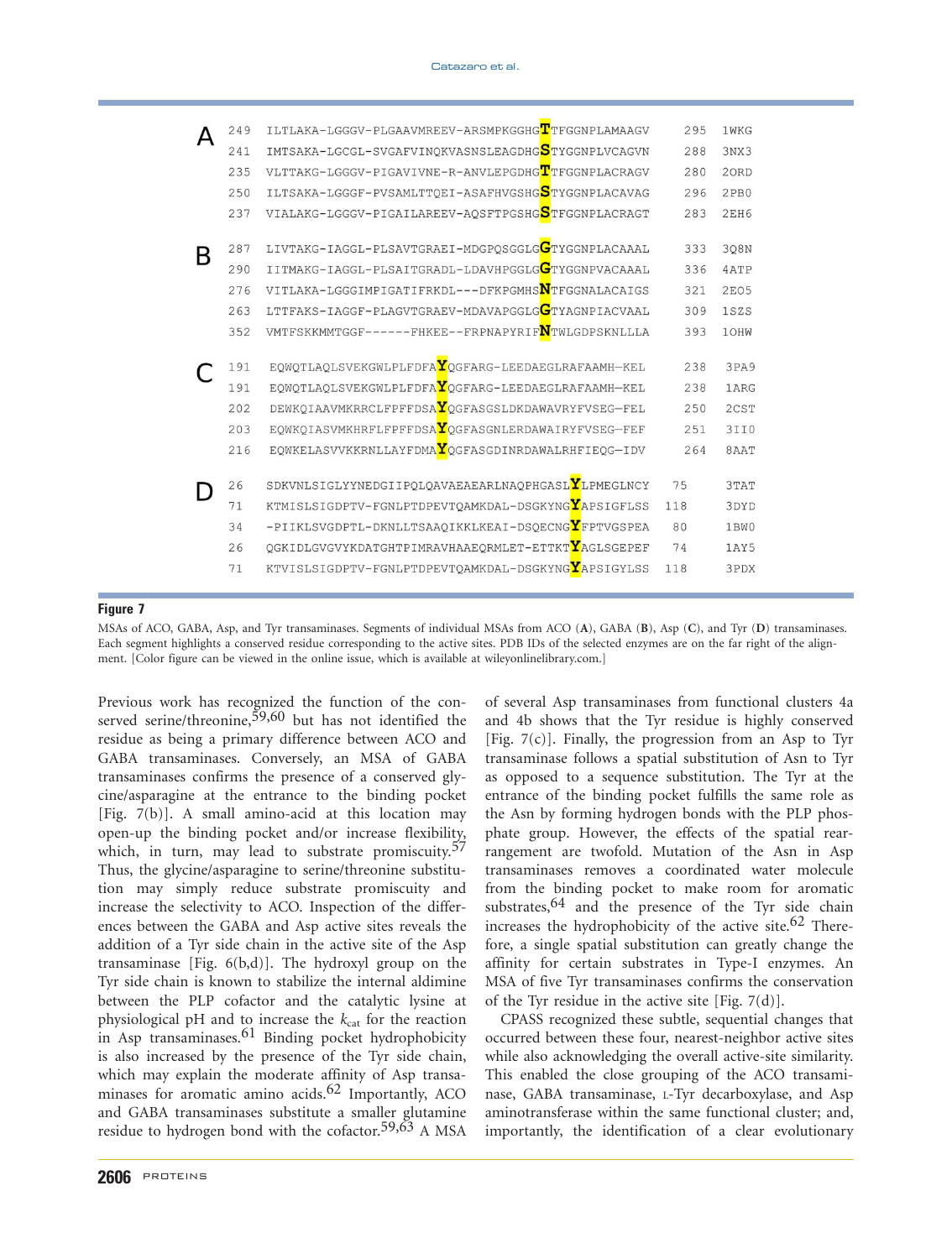path to achieve the observed substrate and functional divergence.

# **CONCLUSION**

PLP-dependent enzymes have been a common target of molecular evolution studies, but prior efforts have been limited to small subgroups due to the low sequence identity within each fold-type and across all PLP-dependent enzymes.24,31,32 Instead, we have demonstrated the first phylogenetic network based on functional evolution to model all PLP-dependent fold-types together on a single network. We were able to correctly cluster all the PLP enzymes into their previously assigned fold-type simply based on the sequence and structure similarity of the PLPbinding site. Furthermore, the enzymes clustered based on their EC numbers within each fold-type cluster. Our CPASS-derived functional network allowed us to follow the step-wise evolution of substrate specificity and catalytic activity. Effectively, nearest neighbors in the CPASSderived functional network were related by single-aminoacid changes for highly conserved active-site residues. It was not possible to achieve a similar network using either global sequence or structure similarity. Thus, the study herein successfully determined an evolutionary relationship based on function between many diverse and highly divergent PLP-dependent enzymes using the available active site structures. Also, our results clearly verifies that CPASS is an effective approach for identifying an evolutionary relationship based on function using similarities in active site structure and sequence.

# ACKNOWLEDGMENT

This work was completed utilizing the Holland Computing Center of the University of Nebraska.

# REFERENCES

- 1. Todd AE, Orengo CA, Thornton JM. Evolution of function in protein superfamilies, from a structural perspective. J Mol Biol 2001; 307:1113–1143.
- 2. Zuckerkandl E, Pauling L. Evolutionary divergence and convergence in proteins. Evolving genes proteins. Symp Rutgers, State Univ; New York: Academic Press; 1965. pp 97–166.
- 3. Morozova O, Marra MA. Applications of next-generation sequencing technologies in functional genomics. Genomics 2008;92:255– 264.
- 4. Burley SK, Almo SC, Bonanno JB, Capel M, Chance MR, Gaasterland T, Lin D, Sali A, Studier FW, Swaminathan S. Structural genomics: beyond the human genome project. Nat Genet 1999;23: 151–157.
- 5. Pál C, Papp B, Lercher MJ. An integrated view of protein evolution. Nat Rev Genet 2006;7:337–348.
- 6. Chothia C, Gough J. Genomic and structural aspects of protein evolution. Biochem J 2009;419:15–28.
- 7. Martincorena I, Seshasayee ASN, Luscombe NM. Evidence of nonrandom mutation rates suggests an evolutionary risk management strategy. Nature 2012;485:95–98.
- 8. Eliot AC, Kirsch JF. Pyridoxal phosphate enzymes: mechanistic, structural, and evolutionary considerations. Annu Rev Biochem 2004;73:383–415.
- 9. Hasson MS, Schlichting I, Moulai J, Taylor K, Barrett W, Kenyon GL, Babbitt PC, Gerlt JA, Petsko GA, Ringe D. Evolution of an enzyme active site: the structure of a new crystal form of muconate lactonizing enzyme compared with mandelate racemase and enolase. Proc Natl Acad Sci USA 1998;95:10396–10401.
- 10. La D, Sutch B, Livesay DR. Predicting protein functional sites with phylogenetic motifs. Proteins 2005;58:309–320.
- 11. Georgi B, Schultz J, Schliep A. Partially-supervised protein subclass discovery with simultaneous annotation of functional residues. BMC Struct Biol 2009;9:68.
- 12. Gutteridge A, Bartlett GJ, Thornton JM. Using a neural network and spatial clustering to predict the location of active sites in enzymes. J Mol Biol 2003;330:719–734.
- 13. Russell RB, Sasieni PD, Sternberg MJE. Supersites withing superfolds. Binding site similarity in the absence of homology. J Mol Biol 1998;282:903–918.
- 14. Schmitt S, Kuhn D, Klebe G. A new method to detect related function among proteins independent of sequence and fold homology. J Mol Biol 2002;323:387–406.
- 15. Powers R, Copeland JC, Germer K, Mercier KA, Ramanathan V, Revesz P. Comparison of protein active site structures for functional annotation of proteins and drug design. Proteins 2006;65:124–135.
- 16. Fetrow JS, Godzik A, Skolnick J. Functional analysis of the Escherichia coli genome using the sequence-to-structure-to-function paradigm: identification of proteins exhibiting the glutaredoxin/thioredoxin disulfide oxidoreductase activity. J Mol Biol 1998;282:703–711.
- 17. Kolker E, Picone AF, Galperin MY, Romine MF, Higdon R, Makarova KS, Kolker N, Anderson GA, Qiu X, Auberry KJ, Babnigg G, Beliaev AS, Edlefsen P, Elias DA, Gorby YA, Holzman T, Klappenbach JA, Konstantinidis KT, Land ML, Lipton MS, McCue LA, Monroe M, Pasa-Tolic L, Pinchuk G, Purvine S, Serres MH, Tsapin S, Zakrajsek BA, Zhu W, Zhou J, Larimer FW, Lawrence CE, Riley M, Collart FR, Yates JR, Smith RD, Giometti CS, Nealson KH, Fredrickson JK, Tiedje JM. Global profiling of Shewanella oneidensis MR-1: expression of hypothetical genes and improved functional annotations. Proc Natl Acad Sci USA 2005;102:2099–2104.
- 18. Hemrika W, Renirie R, Dekker HL, Barnett P, Wever R. From phosphatases to vanadium peroxidases: a similar architecture of the active site. Proc Natl Acad Sci USA 1997;94:2145–2149.
- 19. Kull FJ, Vale RD, Fletterick RJ. The case for a common ancestor: kinesin and myosin motor proteins and G proteins. J Muscle Res Cell Motil 1998;19:877–886.
- 20. Kaessmann H. Origins, evolution, and phenotypic impact of new genes. Genome Res 2010;20:1313–1326.
- 21. Hughes AL. The evolution of functionally novel proteins after gene duplication. Proc Biol Sci 1994;256:119–124.
- 22. Prince VE, Pickett FB. Splitting pairs: the diverging fates of duplicated genes. Nat Rev Genet 2002;3:827–837.
- 23. Jones S, Thornton JM. Searching for functional sites in protein structures. Curr Opin Chem Biol 2004;8:3–7.
- 24. Christen P, Mehta PK. From cofactor to enzymes. The molecular evolution of pyridoxal-5'-phosphate-dependent enyzmes. Chem Rec 2001;1:436–447.
- 25. Bairoch A. The ENZYME database in 2000. Nucleic Acids Res 2000; 28:304–305.
- 26. Jansonius JN. Structure, evolution and action of vitamin  $B_6$ -dependent enzymes. Curr Opin Struct Biol 1998;8:759–769.
- 27. Dunathan HC. Conformation and reaction specificity in pyridoxal phosphate enzymes. Proc Natl Acad Sci 1966;55:712–716.
- 28. Hayashi H. Pyridoxal enzymes: mechanistic diversity and uniformity. J Biochem 1995;118:463–473.
- 29. Christen P, Kasper P, Gehring H, Sterk M. Stereochemical constraint in the evolution of pyridoxal-5'-phosphate-dependent enzymes. A hypothesis. FEBS Lett 1996;389:12–14.